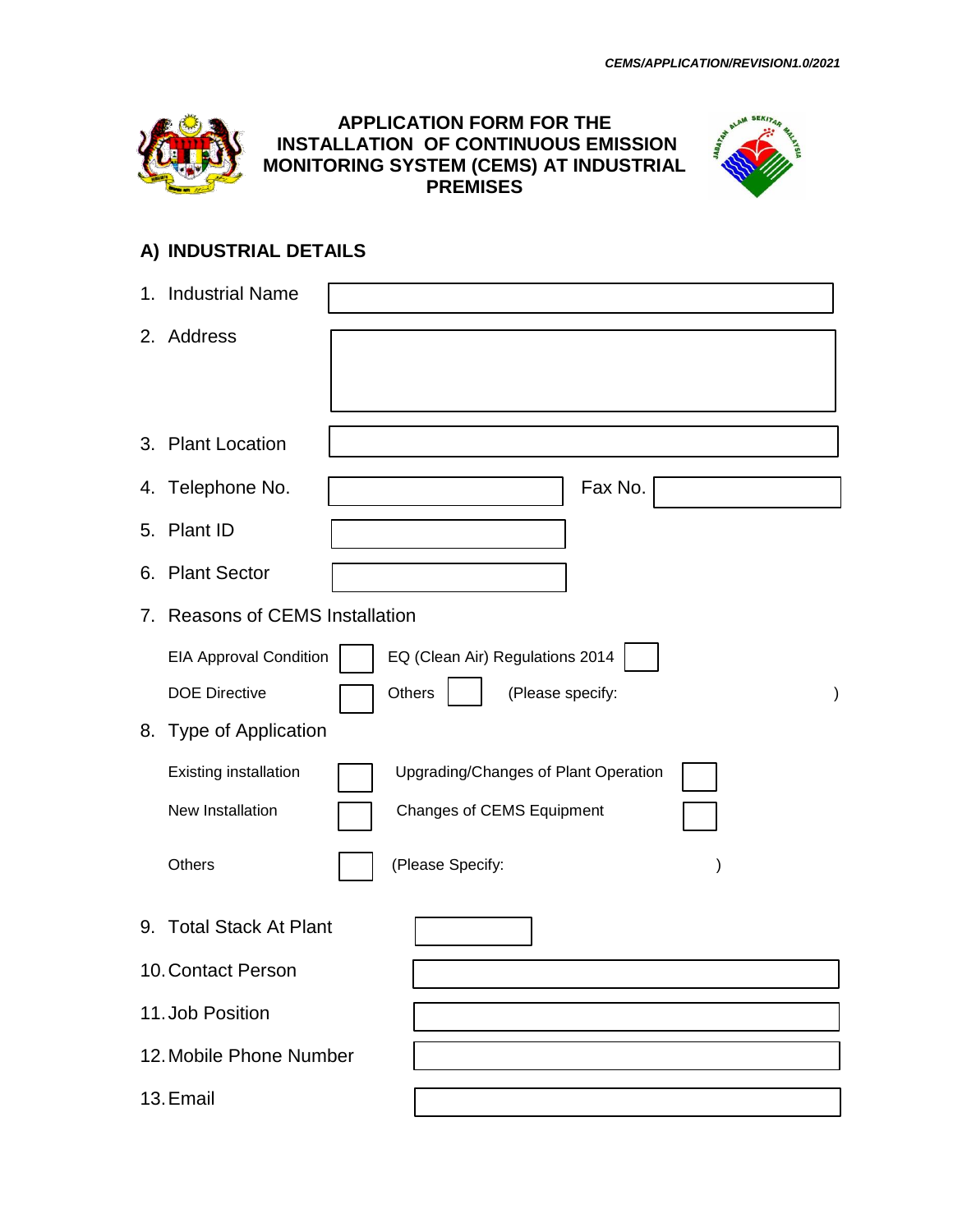# **B) SOURCE OF STACK EMISSIONS (FOR THE PURPOSE OF CEMS INSTALLATION)**

| 14. Type of Activity / Process:                                                               |                |
|-----------------------------------------------------------------------------------------------|----------------|
| 15. Description of Industrial Process:<br>(Attach as Appendix, if required)                   |                |
| 16. Details of Specified Equipment Related to the Specified Chimney:<br>a) Type of Equipment: |                |
| (e.g. Boiler, Waste Incinerator, Furnace, Thermal Heater, Turbine etc.)                       |                |
| b) Capacity (if applicable):                                                                  | MWe or kg/hr   |
| c) Type of fuel (gas / solid / liquid)                                                        |                |
| Main fuel<br>*Alternative fuel (if any):                                                      |                |
| *Explanation about the alternative fuel usage:                                                |                |
|                                                                                               |                |
| d) Fuel Quantity / Fuel load:                                                                 |                |
| Main fuel<br>Alternative fuel                                                                 | kg/hr<br>kg/hr |

17.Type of Air Pollutant Monitored

| Gases |  | <b>Total Particulates Matters (TPM)</b> |  | Opacity |
|-------|--|-----------------------------------------|--|---------|
|-------|--|-----------------------------------------|--|---------|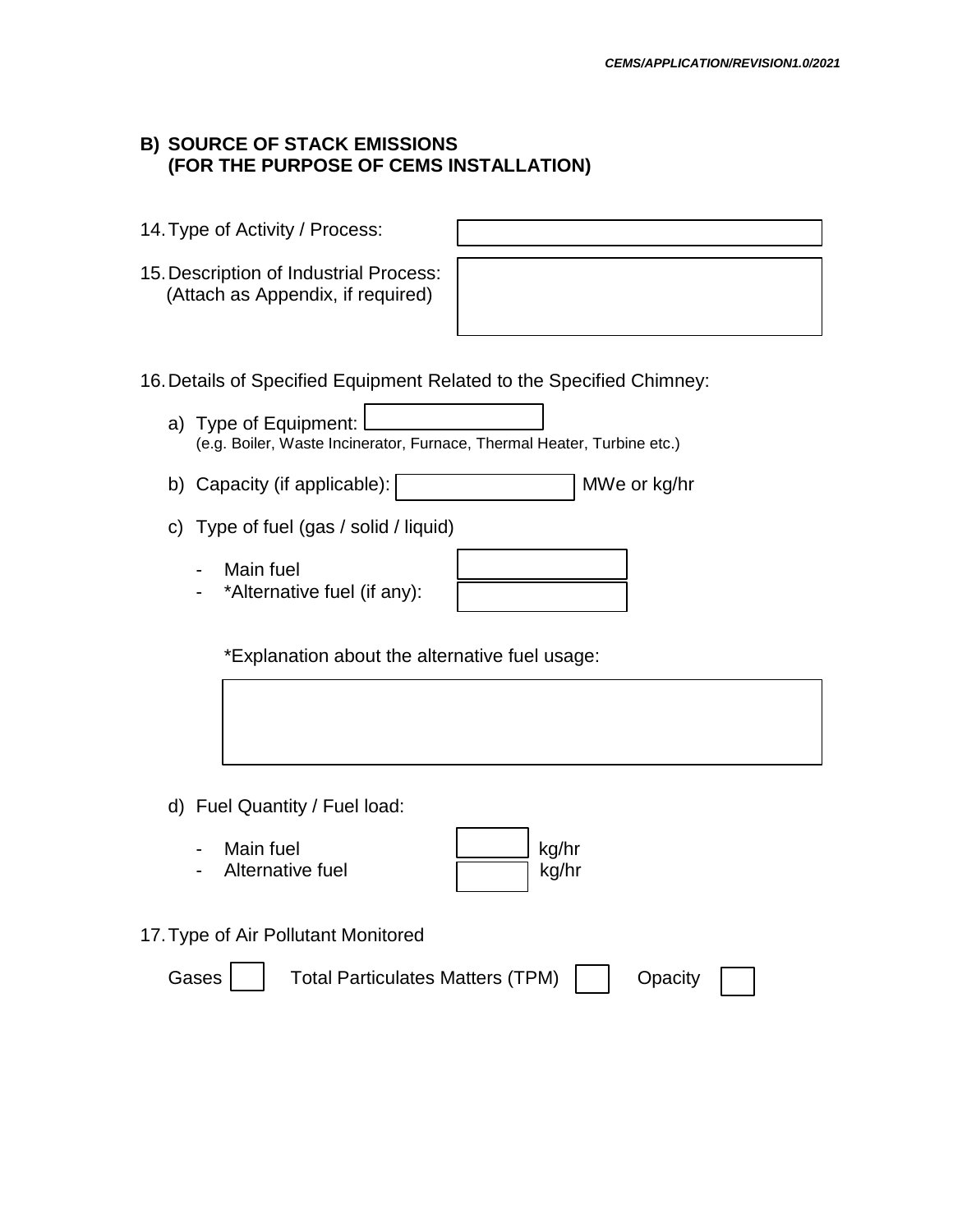### 18.Parameters To Be Monitored From the Specified Chimney:

Applicable Limit Value

(e.g. : Activity A1: Boilers of EQ (Clean Air ) Regulations 2014)

| NO. | <b>PARAMETERS</b> | <b>CONCENTRATION</b><br>(mg/m <sup>3</sup> ) | <b>LIMIT VALUE</b><br>(mg/m <sup>3</sup> ) |
|-----|-------------------|----------------------------------------------|--------------------------------------------|
|     |                   |                                              |                                            |
|     |                   |                                              |                                            |
|     |                   |                                              |                                            |
|     |                   |                                              |                                            |
|     |                   |                                              |                                            |
|     |                   |                                              |                                            |

*Notes:*

- *a. Pollutant concentration is based on the stack monitoring result or based on the approved design of plant operation and stack release*
- *b. Emission limit value for each parameter may subject to the values mentioned in the EQ (Clean Air) Regulations 2014 / Environmental Management Plan (for EIA project)/ EIA Approval Condition /DOE Directive*
- 19.Stack Information

| a) Type of stack                                                                           | Round | Square/ Rectangular           |              |
|--------------------------------------------------------------------------------------------|-------|-------------------------------|--------------|
| b) Stack Number                                                                            |       |                               |              |
| <b>Stack Height</b><br>C)                                                                  |       |                               | mm/m         |
| <b>Outer Stack</b><br>d)<br><b>Diameter</b><br><b>Inner Stack</b><br>e)<br><b>Diameter</b> |       |                               | mm/m<br>mm/m |
| Downstream:                                                                                | mm/m  | Upstream:                     | mm/m         |
| (From the gas inlet duct to port)                                                          |       | (From port to chimney outlet) |              |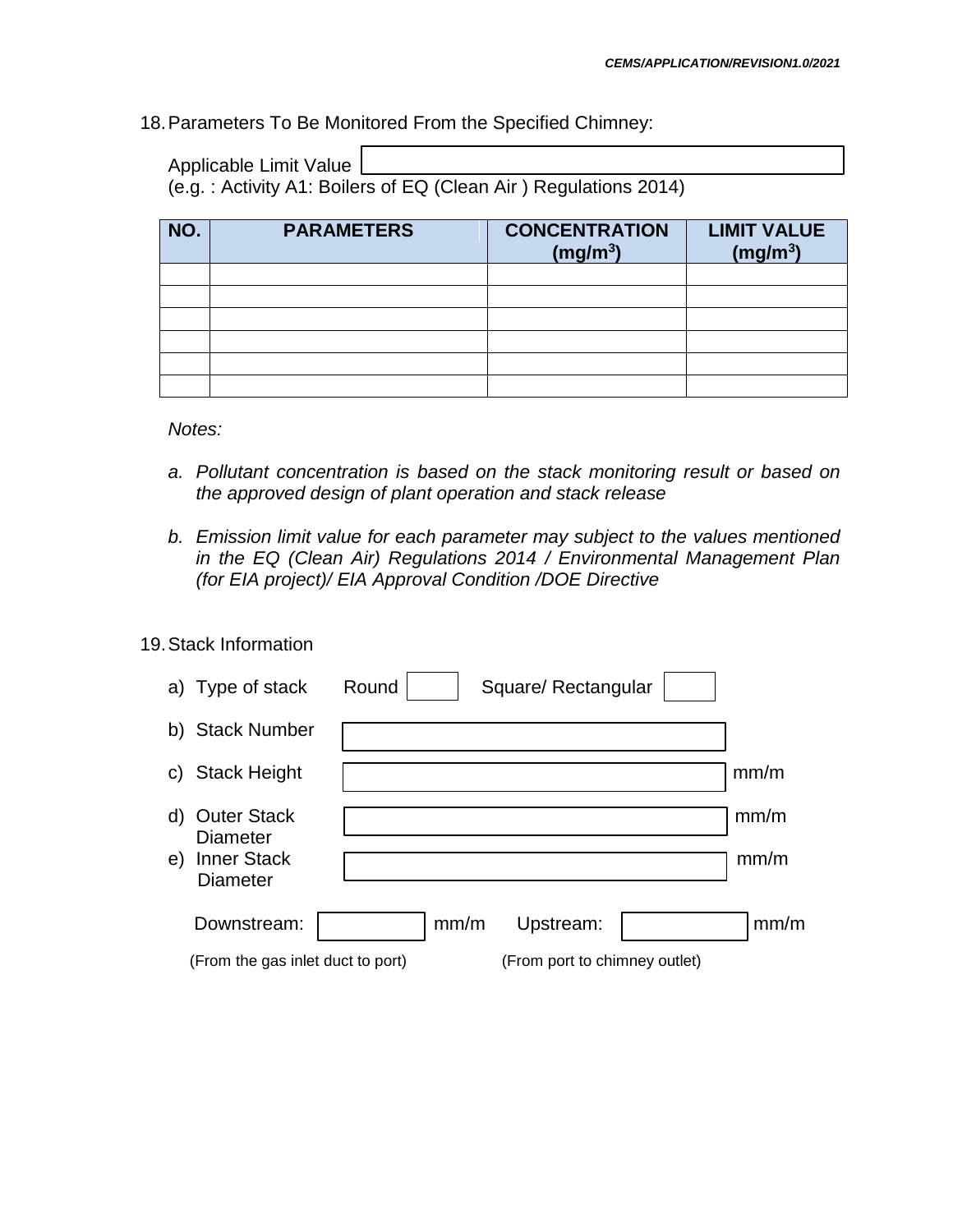- 20.Stack Flue Gas Information (During Normal Plant Operation)
	- a) Temperature
	- b) Moisture Conter
	- c) Oxygen Content
	- d) Air Flow Rate
	- e) Pressure
	- f) Stack Velocity

| nt |  |
|----|--|
| t  |  |
|    |  |
|    |  |
|    |  |

- 21. Written Approval / Notification Status of Fuel Burning Equipment (FBE)
	- a) FBE Serial/Ref/Model Number: (Please attach the relevant document)
	- b) DOE Letter Reference Number & Date: (Please attach the relevant document)
- 22. Written Approval / Notification of Air Pollution Control System Information(APCS) (eg Cyclone, Scrubber, Bag Filter etc):
	- a) APCS Serial/Ref/Model Number : (Please attach the relevant document)

b) DOE Letter Reference Number & Date : (Please attach the relevant document)

#### **C) INFORMATION OF CEMS EQUIPMENT**

- 23.Description of CEMS (*Please specify the information of CEMS equipment with the relevant catalog or product reference)*
	- a) Type:

| <b>Extractive System</b> |  |
|--------------------------|--|
| Source Level             |  |
| Dilution                 |  |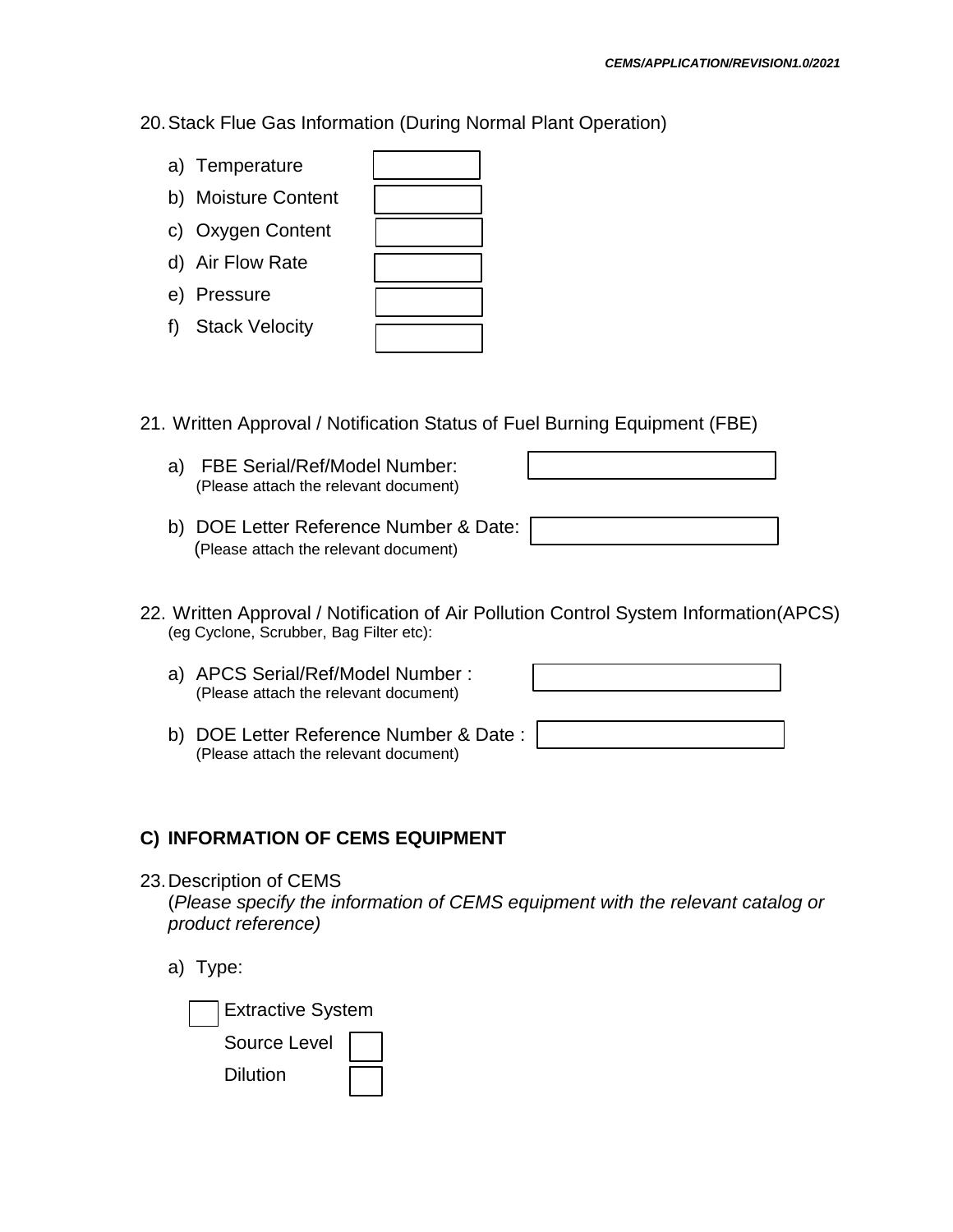|    |                  | In Situ System                                                                             |
|----|------------------|--------------------------------------------------------------------------------------------|
|    | Point            |                                                                                            |
|    | Path             |                                                                                            |
|    |                  | Single Pass                                                                                |
|    |                  | Double Pass                                                                                |
|    |                  | b) Technique/Principal of Detection<br>(e.g.: UV Flourescence, GFC, NDIR, FTIR, DOAS etc.) |
| C) | Model            |                                                                                            |
|    | d) Certification | (MCERT/TUV (QAL1) - (EN: 14181, EN:15267-1, EN:15267-2, EN:15267-3)                        |
| e) |                  | <b>Certificate Renewal Date</b>                                                            |

24.Brand and model of relevant components in the CEMS Sampling System used for installation.

| <b>COMPONENT</b>               | <b>BRAND AND MODEL</b> |
|--------------------------------|------------------------|
| Probe                          |                        |
| Heated sampling line           |                        |
| <b>Heated filter</b>           |                        |
| Gas conditioning system        |                        |
| <b>NOx Converter</b>           |                        |
| Oxygen sensor                  |                        |
| <b>Dryer</b>                   |                        |
| <b>Others (Please Specify)</b> |                        |
|                                |                        |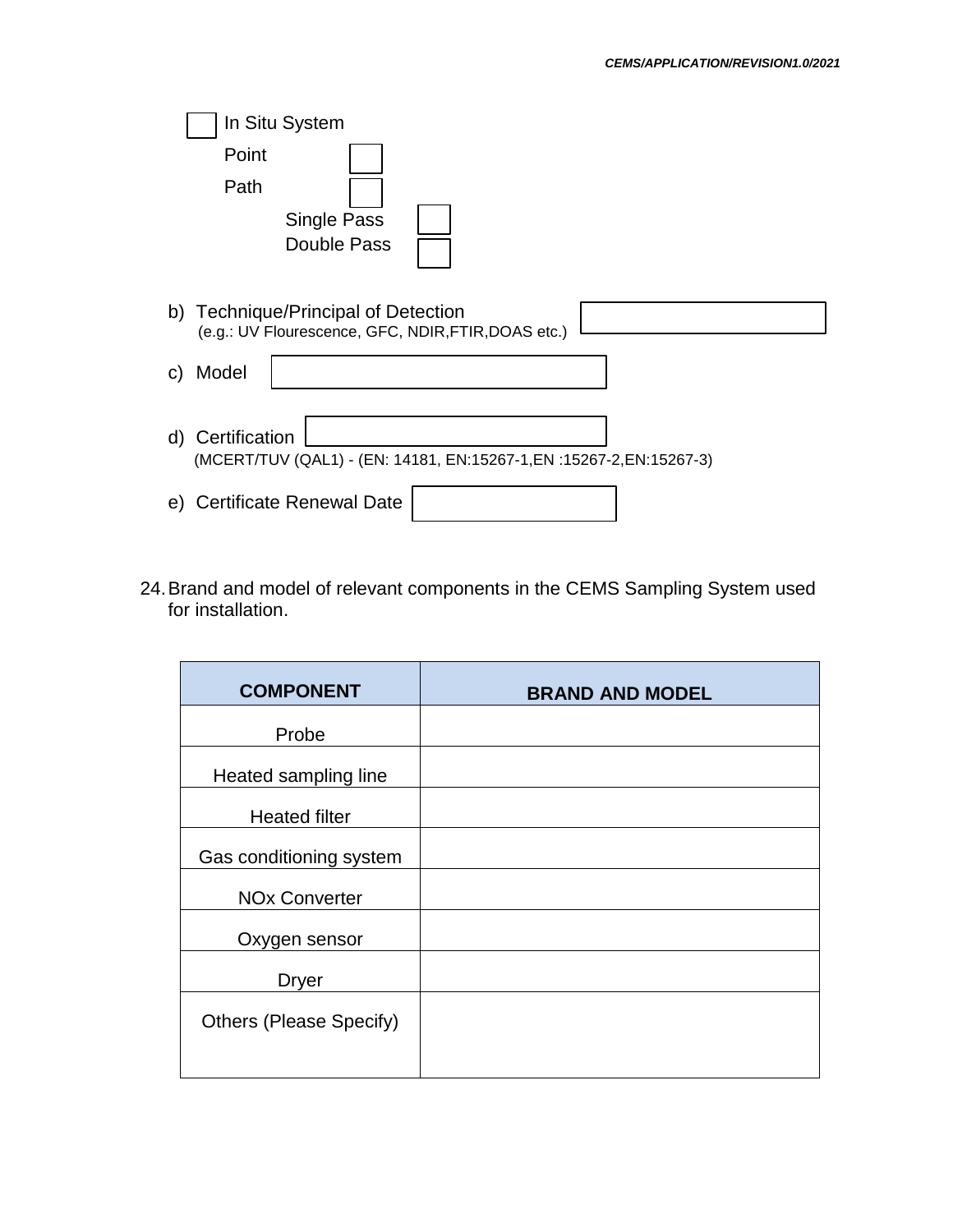**Notes: Attach the relevant documents if the brand and model of the components are difference from the AMS (QAL1) that mentioned in the MCERTS/TUV (QAL1) certification. Please provide comparison information between the 2 brands and models of the CEMS component.**

25.Quality Assurance Plan (QAP) of CEMS for dust and gas

# **a) Ongoing Quality Assurance**

(e.g. QAL3)

| <b>Description</b>             | Yes/No | <b>Automatic/Manually</b> | <b>Frequency of checks</b> |
|--------------------------------|--------|---------------------------|----------------------------|
| <b>Zero Check</b>              |        |                           |                            |
| Span Check                     |        |                           |                            |
| DIS & DAS<br>connection status |        |                           |                            |
| Maintenance<br>interval        |        |                           |                            |

# **b) Annual Quality Assurance**

(e. g. QAL2, AST)

### **i. Functionality Test**

| <b>Description</b>                   | <b>Remarks</b> |
|--------------------------------------|----------------|
| Alignment and cleanliness            |                |
| Sampling system                      |                |
| NO <sub>x</sub> converter efficiency |                |
| Documentation and records            |                |
| Serviceability                       |                |
| Leak test                            |                |
| Zero and span check                  |                |
| Linearity                            |                |
| Interferences                        |                |
| Zero & span drift (audit)            |                |
| Response time                        |                |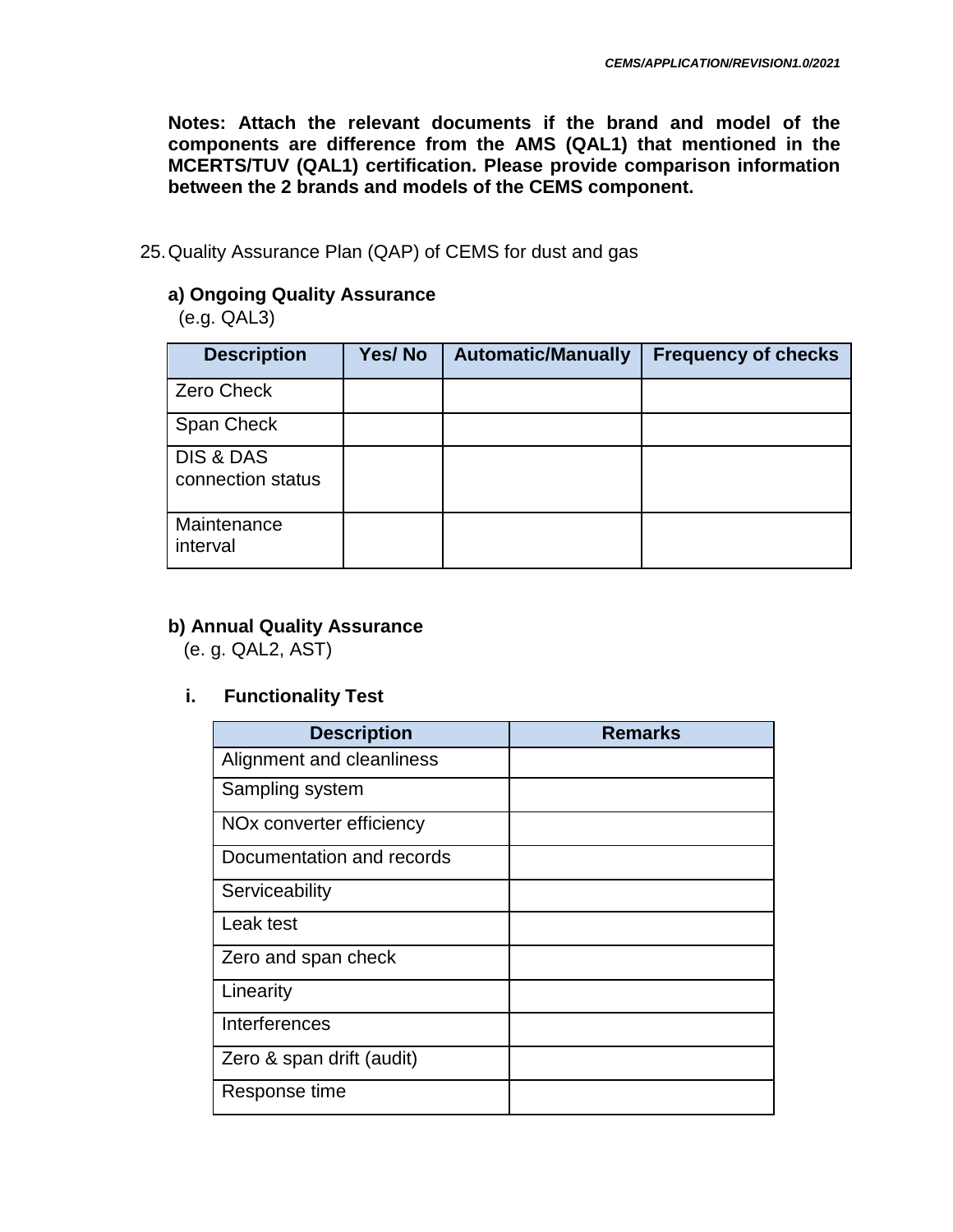#### **ii. Comparison measurements against Standard Reference Method**

| <b>Description</b>                | Yes/No |
|-----------------------------------|--------|
| Calibration gas cylinder          |        |
| Iso-kinetic sampling test         |        |
| Other surrogates (Please specify) |        |

26.CEMS Installation and Operation Planning Schedule **\*Please attach the proposed schedule**

#### **D) INFORMATION OF CEMS DATA COMMUNICATION**

- 27.Connectivity Type
- 28. Domain Name / I.P N
- 29.TCP Port No.
- 30.Phone Number
- 31.User ID
- 32.Password

| lo. |  |
|-----|--|
|     |  |
|     |  |
|     |  |
|     |  |
|     |  |
|     |  |

#### **E) INFORMATION OF IN-HOUSE CEMS PERSONEL**

| 33. Name                               |  |  |  |  |
|----------------------------------------|--|--|--|--|
| 34. Position                           |  |  |  |  |
| 35. Email                              |  |  |  |  |
| 36. Certification                      |  |  |  |  |
| 37. CEMS Relevant Training Information |  |  |  |  |
|                                        |  |  |  |  |
|                                        |  |  |  |  |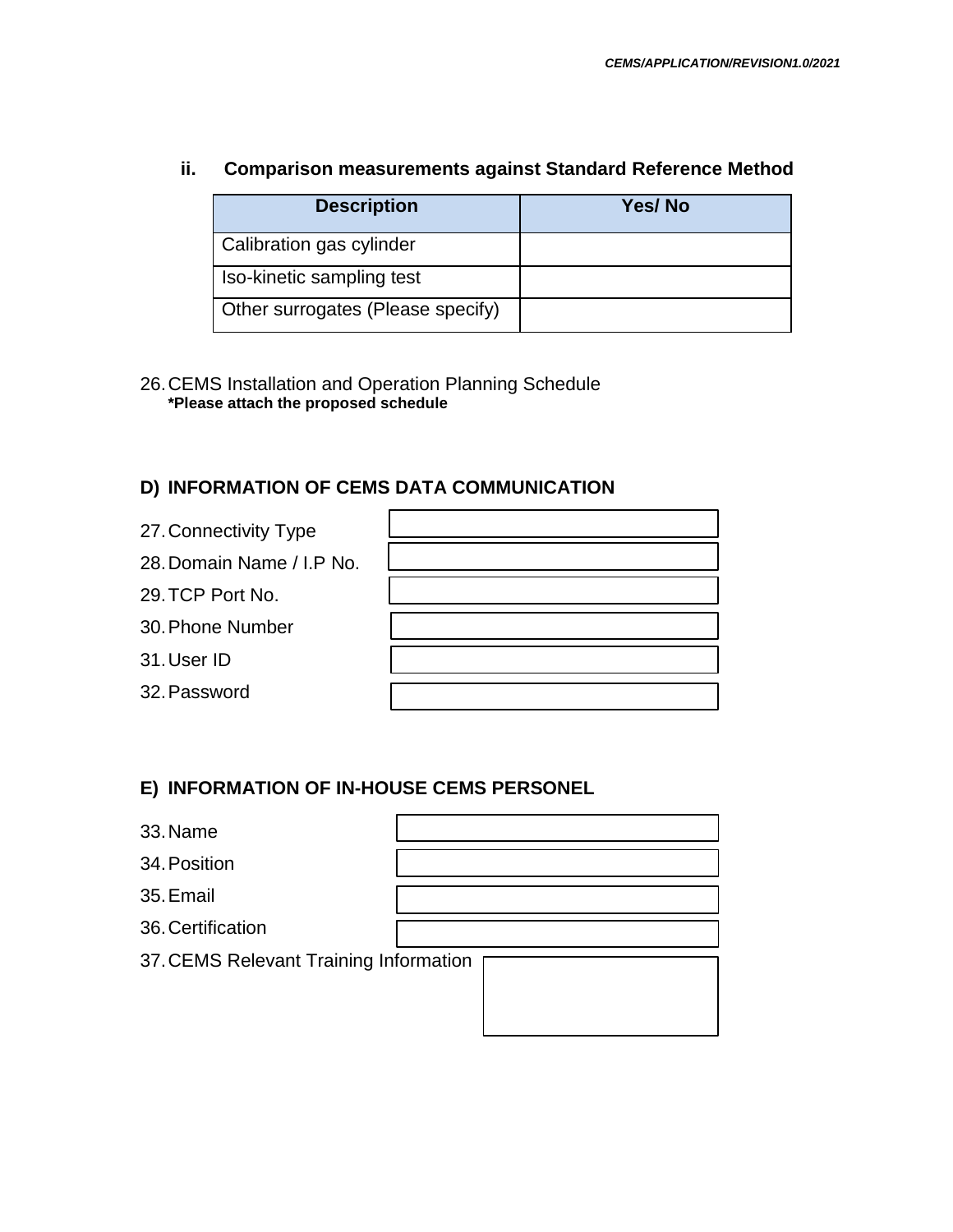### **F) INFORMATION OF CEMS SUPPLIER / PROVIDER**

| 38. Name of Company                     |                             |
|-----------------------------------------|-----------------------------|
| 39. Address & Email                     |                             |
|                                         |                             |
| 40. Person In charge & Mobile Phone No. |                             |
| 41. PIC Email and Mobile Phone No.      |                             |
| 42. DOE CEMS Registration Status        |                             |
| 43. Date of Registration                |                             |
|                                         |                             |
| 44. Supplier Type: Sole/Main supplier   | Distributor/Appointed Agent |

### **G) DECLARATION**

45. I ………………………………………………………………………………. the authorized CEMS consultant of the owner/occupier who is given rights to install the CEMS, hereby declare that I will be responsible on the proposed complete CEMS system that is submitted for this application and to ensure the system is meeting all requirements set by the DOE Malaysia .

| Signature |                        | Company's Seal |  |
|-----------|------------------------|----------------|--|
| Name      | ٠<br>$\blacksquare$    |                |  |
| NRIC No.  | ÷                      |                |  |
| Position  | $\bullet$<br>$\bullet$ |                |  |
| Date      | ٠<br>$\blacksquare$    |                |  |

46. I ……………………………………………………………………………….the owner/occupier, hereby declare that all the information given in this application is to the best of my knowledge and belief true and correct.

| Signature |                     |  |  | Company's Seal |
|-----------|---------------------|--|--|----------------|
| Name      | ٠<br>$\blacksquare$ |  |  |                |
| NRIC No.  | $\mathcal{L}$       |  |  |                |
| Position  | ٠                   |  |  |                |
| Date      | $\blacksquare$      |  |  |                |
|           |                     |  |  |                |
|           |                     |  |  |                |

\_\_\_\_\_\_\_\_\_\_\_\_\_\_\_\_\_\_\_\_\_\_\_\_\_\_\_\_\_\_\_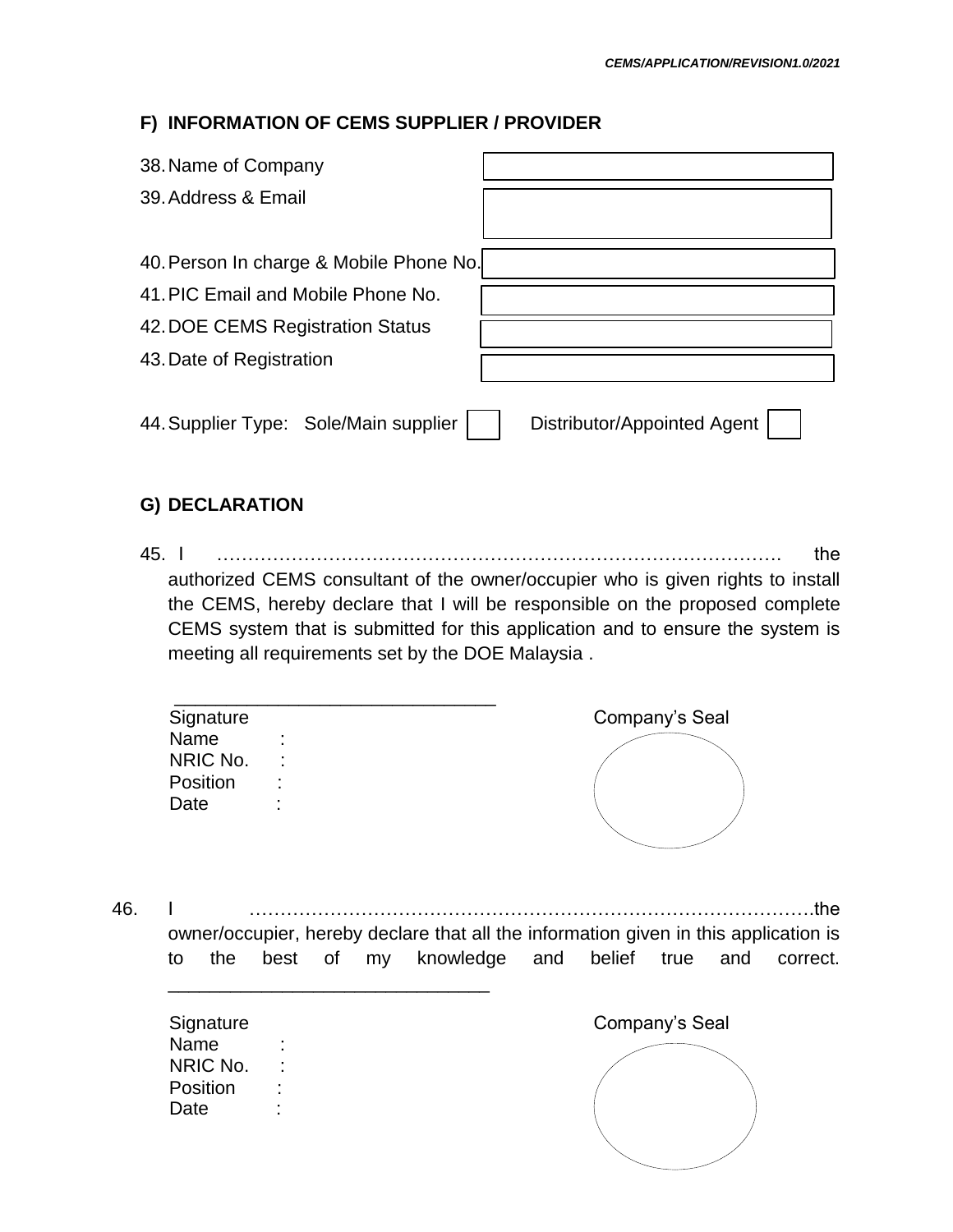### **APPENDIX 1**

Relevant information and technical drawings need to be attached during submission:

- a. Cover letter from the company for the application of CEMS Installation;
- b. **Process flow chart** overall industrial process flow chart that showing the sequence of each process including all fuel burning equipment, all air pollution control and all stack location;
- c. **Layout plan of industrial premises** showing CEMS location;
- d. **Technical drawing of stack and CEMS measurement location.** The drawing must contain information below:
	- i. Approved stack drawing during written approval /Notification of FBE/APCS stage.
	- ii. Overall stack design (side view & top view from downstream to upstream);
	- iii. Stack height;
	- iv. Stack downstream height (from inlet flue gas ducting to sampling port);
	- v. Stack upstream height (from sampling port to flue gas discharge point);
	- vi. Flue gas ducting to stack height;
	- vii. Sampling platform height from ground level;
	- viii.Sampling port height for dust & gas;
	- ix. Reference method sampling port height for dust & gas;
	- x. Internal stack diameter & thickness;
	- xi. Sample probe insertion length;
	- xii. Flange length;
	- xiii.Sampling port point diagram that showing the side view and top view sampling location for (dust & gas) and reference method.

#### **Important Notes:**

- All dimension unit reported in meter or millimeter
- Recycling old drawing from any previous project are not allowed
- Only relevant information to be provided in order to justify the suitability of the measurement location